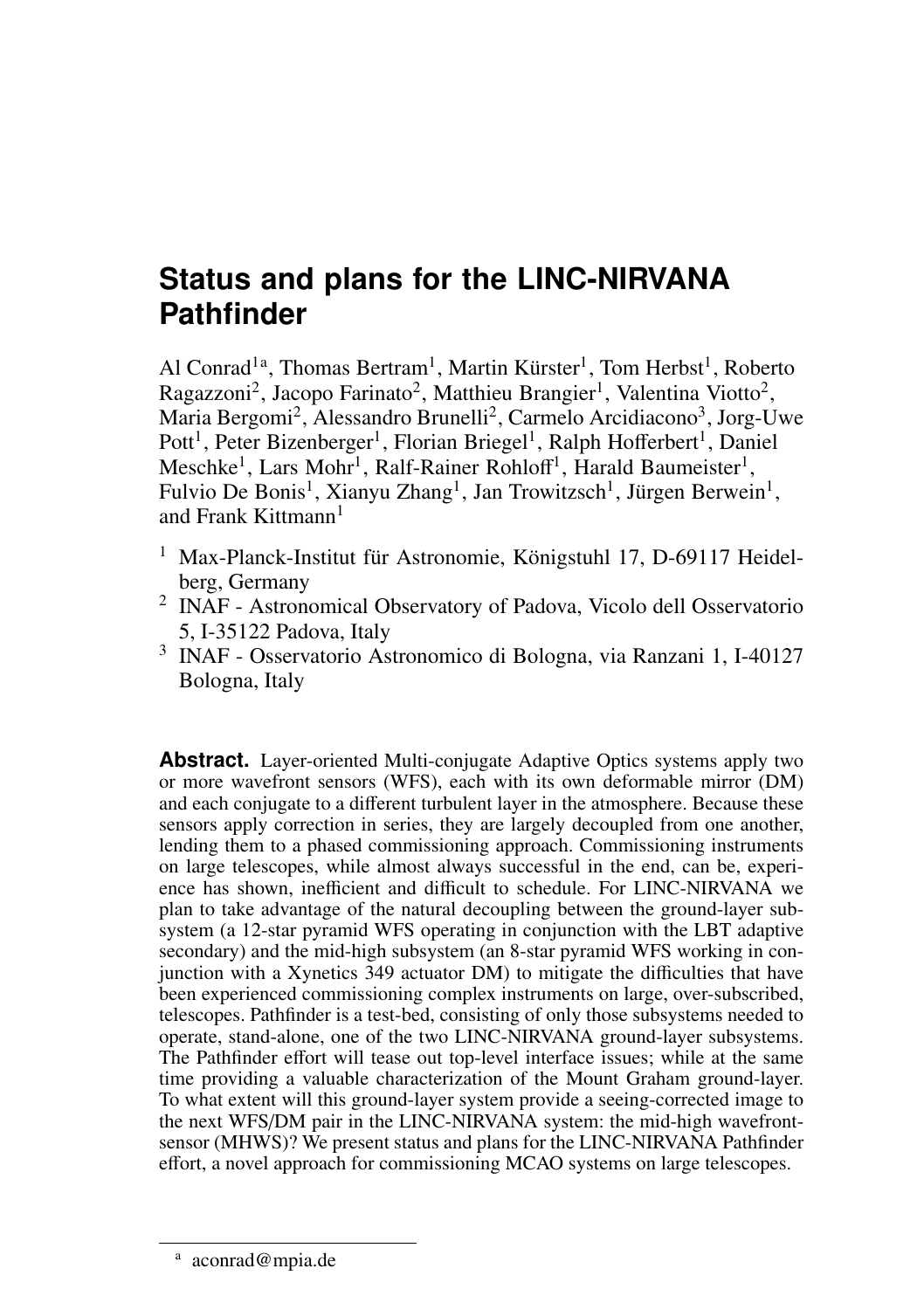#### AO for ELT II

# **1 Introduction**

The LINC-NIRVANA (L-N) [1] instrument is shown in figure 1.



Fig. 1. Two views of the complete LINC-NIRVANA instrument. In the 3D CAD view shown on the top, the light path is indicated in yellow and can be seen passing through both arms of the complete AO system (the large yellow boxes depict the locations of the electronics cabinets). In the lower schematic, the light path appears, in yellow with green borders, and the two WFS/DM pairs of one arm are indicated. The GWS to be used for pathfinder is indicated by the red square in the top figure, and again within the large red circle in the lower figure. In the lower figure, the adaptive secondary to be controlled by the GWS is also indicated (within the red ellipse).

As seen in the lower panel, four individual wavefront-sensor / deformablemirror (WFS/DM) pairs comprise the dual-arm, two-layer AO system.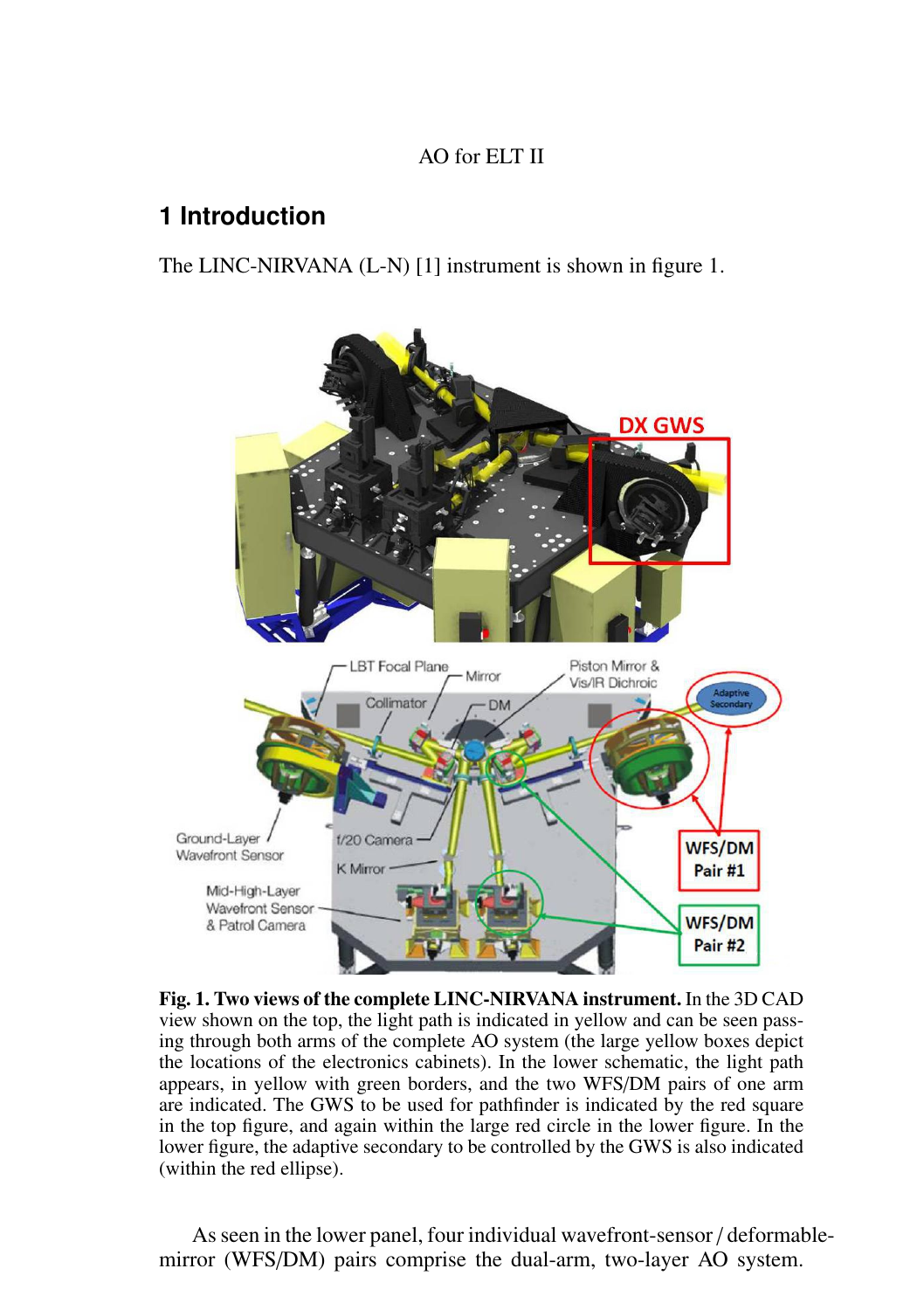#### Al Conrad et al.: Status and plans for the LINC-NIRVANA Pathfinder

One of these, indicated by the red outlines in figure 1, will commission early at the Large Binocular Telescope (LBT) as a stand-alone system. The configuration consists of 3 fundamental components (see figure 2): a ground-layer wavefront sensor (GWS), an infrared test camera (IRTC), and a support structure (commonly referred to as "the Foot"). These are discussed in sections 3, 4, and 5, respectively. In section 6 we cover software and in section 7, we provide our conclusions. We begin, in section 2 with a brief history of the project.



Fig. 2. The three components of Pathfinder. The three fundamental components of the Pathfinder are shown: the IRTC, scheduled to arrive at MPIA in early March, 2012 (left); the GWS, undergoing final pre-shipment tests at INAF-Padua (middle); and the support structure, in the final design stage with plans to initiate procurement during February, 2012 (right).

#### **2 Brief History**

The conceptual design for Pathfinder, a testbed for the LINC-NIRVANA ground layer wavefront sensor (GWS), was completed in March 2011 [2]. As described in that design, Pathfinder is not a new project, but rather a novel approach for building one of many testbeds required for testing individual components of the instrument. For example, a second testbed has been in place for several years at MPIA and is being used to test the high-layer wave front sensor and its DM (indicated by the green outlines in the figure 1 lower panel) in a closed loop experiment [3].

The decision to build the GWS testbed as one that would reside at the telescope, instead of in a lab at MPIA, arose from the need to control the adaptive secondary and, in general, as a method for retiring some of the risk associated with developing and testing instrument-to-telescope interfaces.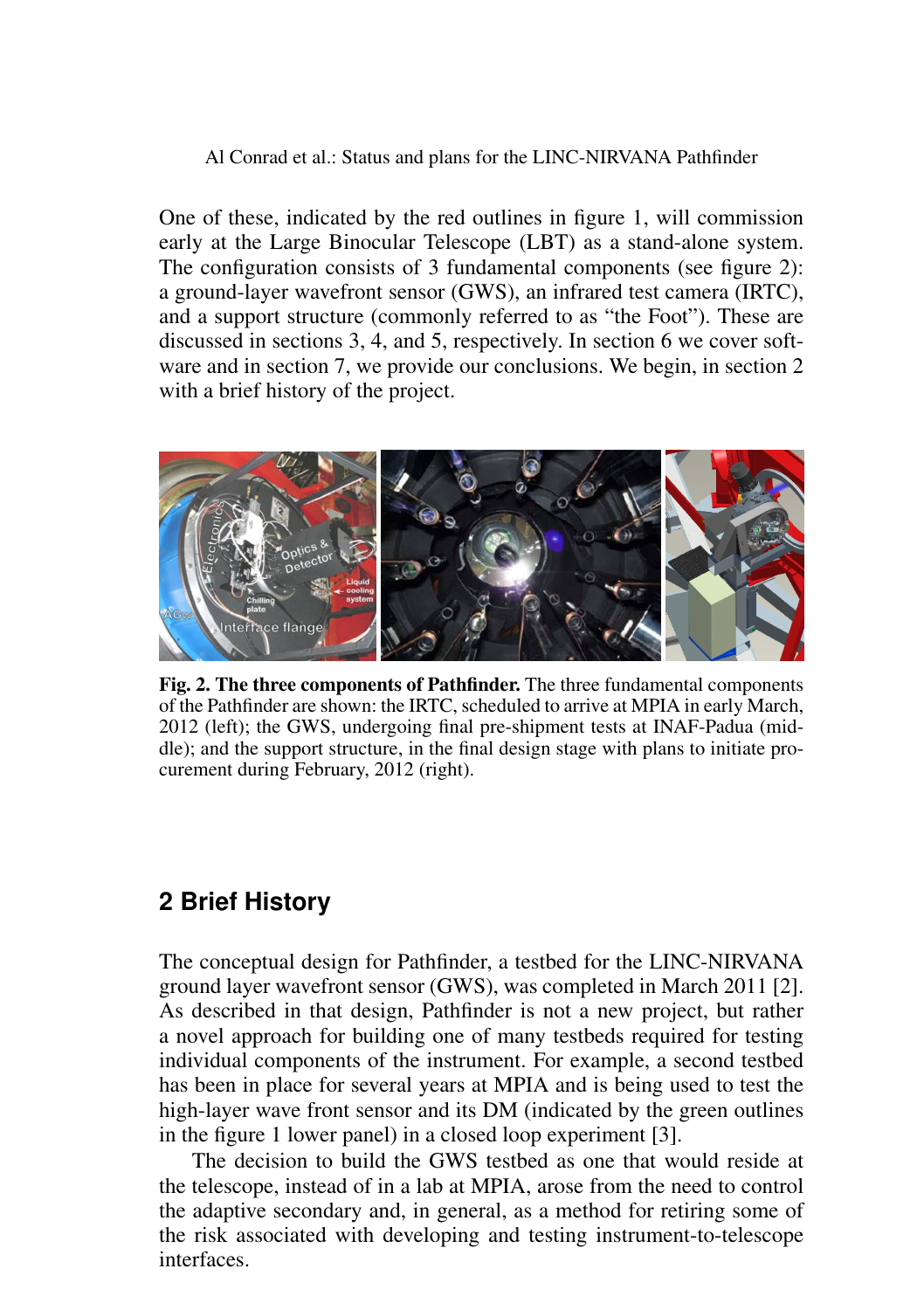#### AO for ELT II

As of this writing, the GWS is undergoing final unit tests at INAF-Padua, the IRTC is scheduled to arrive at MPIA in early March, and the support structure detailed design is in progress with plans to initiate procurement in early 2012.

#### **3 Ground-layer wavefront sensor**

The L-N ground-layer wavefront sensor (GWS) picks off the outer annulus of the F15 beam as it enters the L-N system (approximately six arcminute outer diameter and two arcminute inner diameter<sup>1</sup>) [4]. Up to 12 AO guide stars in that field are then sensed by individual pyramids and are then optically combined.

For a given asterism, positioning each pyramid, in concert with the pointing of the LBT, will require only traditional methods, but at a new level of complexity. Gaining experience with this acquisition procedure, and the instrument-to-telescope software interface it requires (before full L-N instrument commissioning) is seen as one of several key advantages to the Pathfinder project.

### **4 IRTC**

The LBT Infrared Test Camera (IRTC) has been used with great success on previous commissioning campaigns at LBT to record AO corrected images as delivered by the adaptive secondary [7] [8]. For Pathfinder, the camera will be used "as is" with no planned changes or extensions. The electronics and liquid cooling system external components (see figure 2) will be mounted near the camera on the foot (see section 5). In addition to serving as a science camera, the IRTC will be used as an acquisition camera, and thereby serve to commission and debug a modified version of the patrol camera software planned for the full instrument (see section 6).

## **5 Foot**

A preliminary design for the Pathfinder support structure (dubbed "the Foot") appears in the right panel of figure 2. This structure accommodates those portions of the full instrument required for Pathfinder (see red outline of figure 1 top panel), and therefore, in broad terms, simply provides

 $1$  Due to vignetting the effective inner radius is 2.88 arcminutes.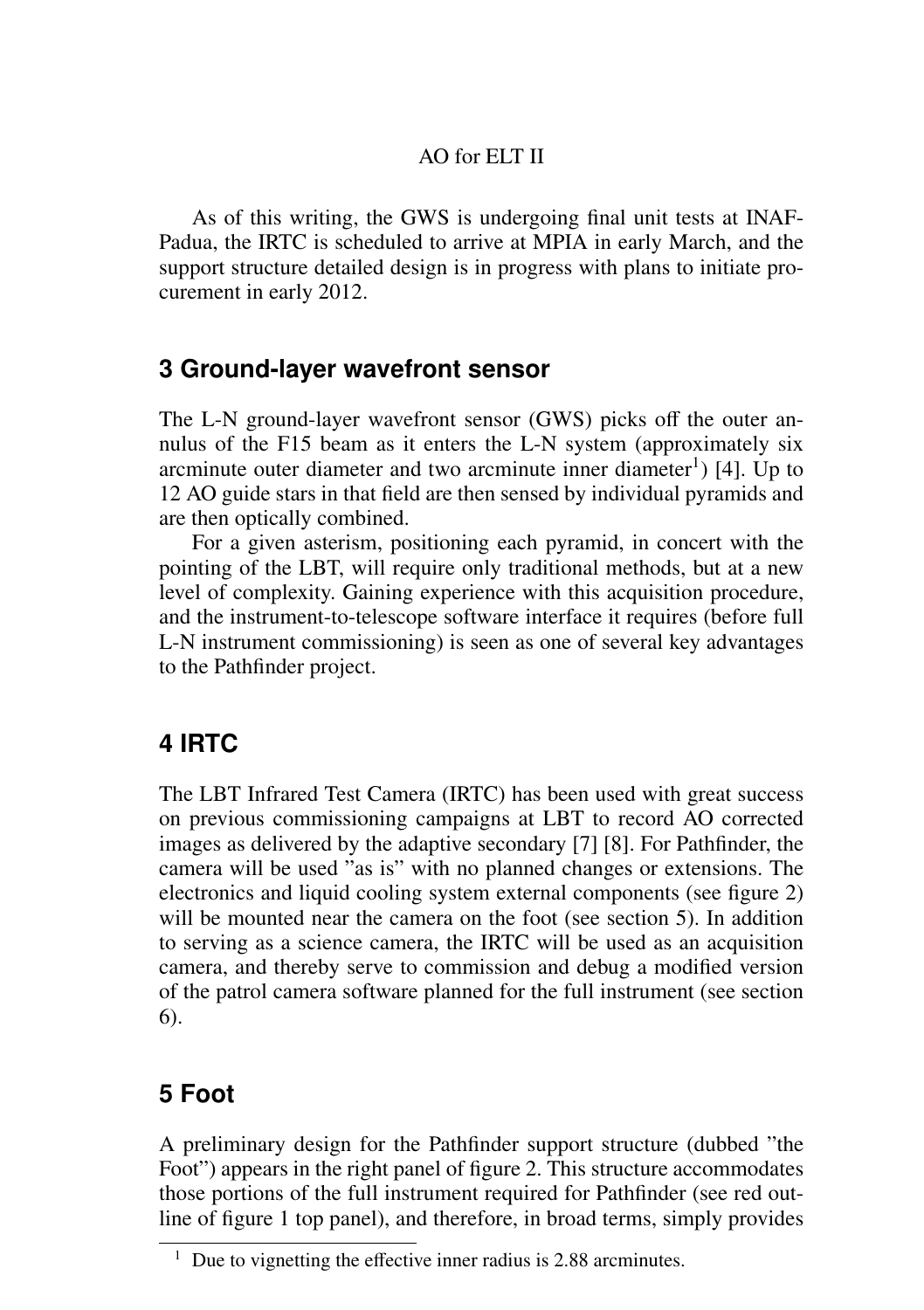Al Conrad et al.: Status and plans for the LINC-NIRVANA Pathfinder

a platform with the height and dimensions of that small portion of the full L-N bench. To ease use in the assembly hall and lab environments, the lower half (approximately one meter) will be detachable which will bring the working surface to a more comfortable one meter height.

# **6 Software**

| Functionality                                            | Percentage testable with Pathfinder                                                                                                                                                                                                                                                                                                                                                                                           | <b>Testable Interfaces</b>                                                                                                            |
|----------------------------------------------------------|-------------------------------------------------------------------------------------------------------------------------------------------------------------------------------------------------------------------------------------------------------------------------------------------------------------------------------------------------------------------------------------------------------------------------------|---------------------------------------------------------------------------------------------------------------------------------------|
| Wavefront<br>Control Loop<br>(including)<br>calibration) | $60\%$ – The 40% not testable with<br>Pathfinder consists primarily of the<br>mid-high WFS and DM (see figure 1<br>right-hand panel, green outline) which<br>will employ a pure software-on-Linux<br>solution [9]. All L-N modes that control<br>the adaptive secondary (Pathfinder and<br>a pre-MCAO L-N mode called LINC to<br>follow Pathfinder) employ the same Mi-<br>crogate FPGA units that were used for<br>FLAO [8]. | LBT adaptive sec-<br>ondary (transmitting)<br>slopes at the frame<br>rate, uploading re-<br>constructors, receiv-<br>ing diagnostics) |
| Field<br>Acquisition                                     | $30\%$ – Field acquisition with the final<br>L-N instrument will be carried out<br>using a patrol camera dedicated to this<br>purpose. Whereas, for Pathfinder, the<br>IRTC will fill this role. Although there<br>are many differences (FoV, software<br>packaging, detector format,<br>blind-versus-visible guide stars, etc),<br>the fundamental algorithms intended<br>for the final system will be tested.               | LBT presets, offsets,<br>and collimation<br>adjustments via the<br>ICE [10] instrument<br>interface (IIF) [11].                       |
| Field<br>Rotation                                        | $60\%$ – The rotator control for the mid-<br>hight WFS (a K-mirror) will not be<br>tested, however, much of the GWS rota-<br>tor software (e.g., receiving trajectories<br>from the LBT TCS) is common.                                                                                                                                                                                                                       | Receive trajectories<br>via the ICE [10]<br>instrument interface<br>(IIIF) [11].                                                      |

Table 1 - L-N software to be tested with Pathfinder. For the three fundamental areas of L-N AO software functionality, we give, in the middle column, the percentage testable with Pathfinder (along with a brief description of how that percentage was estimated) and, in the right-hand column, which software interfaces at LBT will be testable. Testing LBT interfaces stands as one of the primary goals of the Pathfinder project.

The three fundamental areas of the AO software for L-N, together with specifics of what portions will be tested and against what interfaces,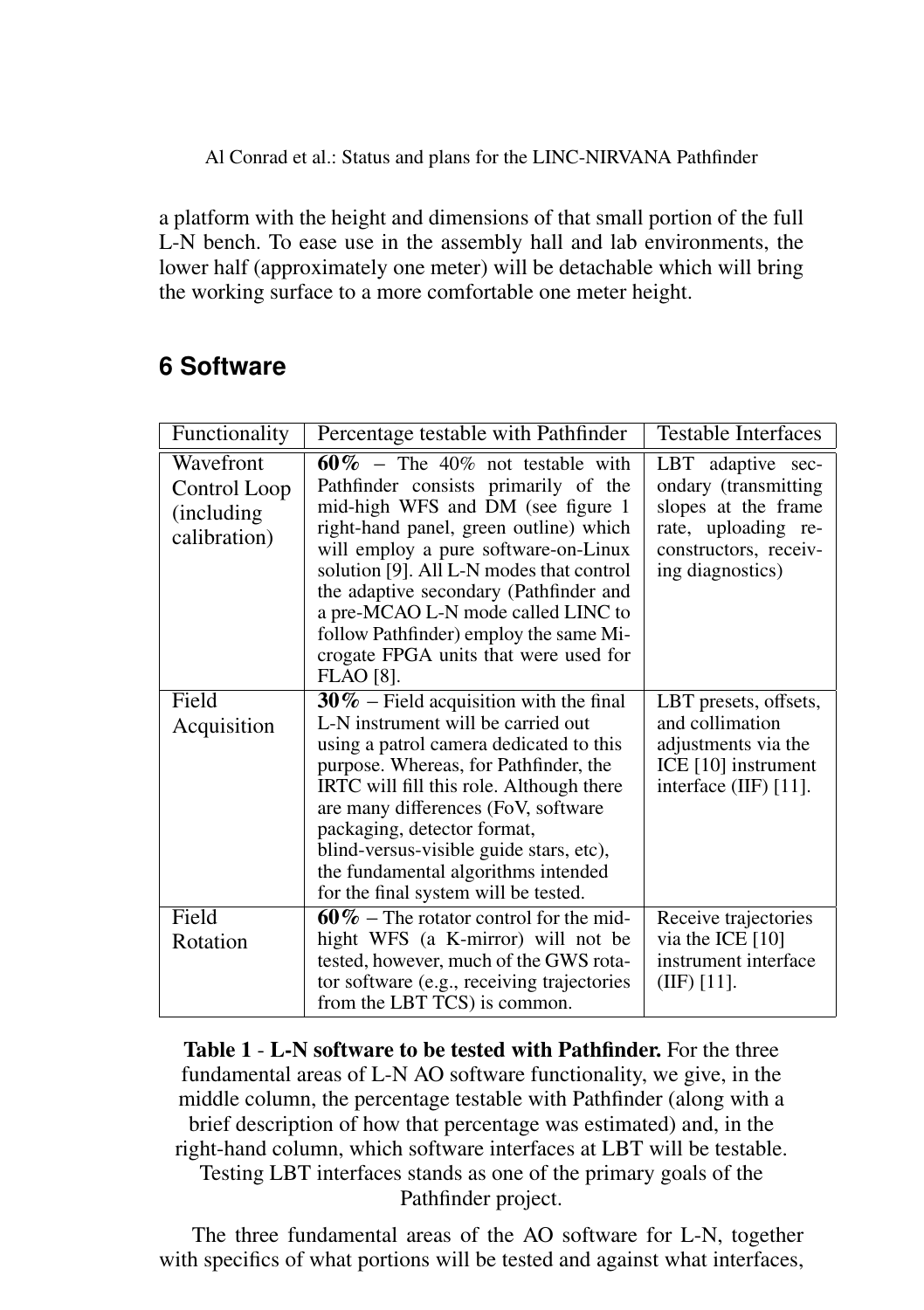#### AO for ELT II

are shown in table 1. The other fundamental areas of L-N software, in particular, instrument control, detector read-out, beam control, and fringe tracking, are not listed in this table. These areas will be thoroughly tested, but in test beds separate from Pathfinder. They either do not have extensive telescope interfaces to be checked (e.g., instrument control and detector read-out) or will be tested by a simplified mode of L-N ("LINC" mode) that follows Pathfinder at the telescope but goes on to combine the two telescope beams interferometrically, but with only single-star AO. LINC mode will preceed the full L-N instrument and be used to test beam control and fringe tracking ahead of the full-up, MCAO-based, system.

### **7 Conclusion**

We will commission a single wave front sensor at LBT ahead of the full instrument. By conducting this test experiment at the telescope (as opposed to the traditional approach of using a laboratory at the home institution), we will retire risk and identify critical interface problems early; and thereby keep the task of solving those interface problems off of the critical path.

### **References**

- 1. T. M. Herbst, R. Ragazzoni, A. Eckart, and G. Weigelt, Proc. SPIE 7014, (2008) 70141A
- 2. A. R. Conrad, *Pathfinder Conceptual Design* (LINC-NIRVANA document archive, 2011) LN-MPIA-DES-AO-002
- 3. Xianyu Zhang, Wolfgang Gaessler, Albert R. Conrad, Thomas Bertram, Carmelo Arcidiacono, et al., Optics Express 19, (2011) 16087- 16095
- 4. Martin Kürster, *LINC-NIRVANA in a nutshell*. Basic instrument char*acteristics and performance estimates* (LINC-NIRVANA document archive, 2010) LN-MPIA-GEN-SCI-001
- 5. Diolaiti E., Farinato J., Rohloff R-R., Soci R., *Ground Layer Wavefront Sensor Opto-Mechanics* (LINC-NIRVANA document archive, 2005) LN-INAFA-FDR-AO-002
- 6. P.C. McGuire, M. Lloyd-Hart, J.R.P. Angel, G.Z. Angeli, et al., SPIE 3762, (1999) 28-37
- 7. Italo Foppiani, John M. Hill, Matteo Lombini, Giovanni Bregoli, Experimental Astronomy 31, (2011) 115-130
- 8. S. Esposito, A. Riccardi, L. Fini, E. Pinna, A. Puglisi, et al., *LBT AO on-sky results*, (2012) To appear in these proceedings.